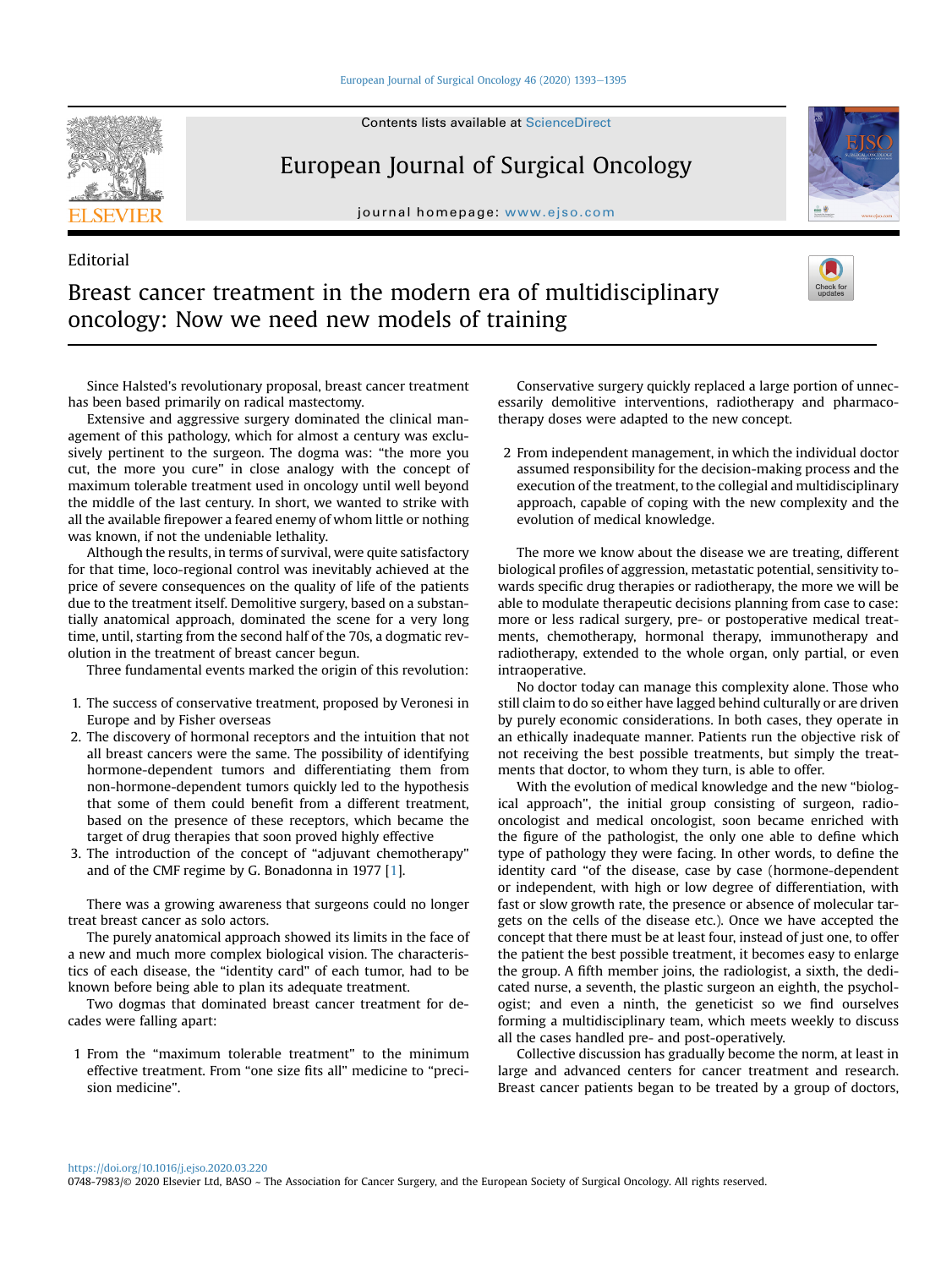no longer by the single figure of the surgeon.

Today we are starting to collect evidence on the positive impact the multidisciplinary approach can have in terms of overall survival, reducing the risk of error and refining the quality and precision of care [[2\]](#page-1-1).

The European CanCer Organization (ECCO), with a series of articles regarding the essential criteria for the quality of cancer treatment, has recently defined the types of tumors for which a multidisciplinary approach should be considered essential [[3](#page-1-2)[,4](#page-1-3)].

The EUropean Society of MAstology (EUSOMA) in May 2000 published an article on the essential requirements that a specialist Breast Unit must possess; an article, updated in 2013, that has become the reference document for defining the criteria for quality certifications recognized in many European and non-European countries [[5\]](#page-1-4). One of the central aspects is the establishment of a "Core Team" of specialists from the various disciplines involved in the management and treatment of breast cancer, who have gone through a level of training higher than that generally guaranteed by their own specialty field [\[6\]](#page-1-5).

Patients, for their part, express greater confidence in undergoing treatment knowing that their case has been evaluated and discussed by different professional figures rather than by a single doctor, whose decisions may be affected by confounding subjective factors. The multidisciplinary team offers the benefits of a second or third opinion in a practical and effective way, increasing the sense of safety of patients and their families.

The multidisciplinary approach has the potential to improve the quality of cancer treatments, because it is able to cope with the complexity of current scientific knowledge and the biologicalmolecular approach to disease, it reduces the margin of error of the individual and finally increases the possibility of identifying the best possible treatment for each specific case.

However, these conclusions come from the assumption that it is a multidisciplinary team where cases are carefully prepared before and after each discussion and that each member is given time to study them thoroughly. The team must be driven by a spirit of collaboration, not of competition. Everyone must face the commitment to define the therapeutic indications with the utmost responsibility and the level of knowledge and competence of the leader and all the members of the group must be adequate to the task. This aspect is not least in terms of importance and opens the question of the training of doctors working in modern oncology. The multidisciplinary approach necessarily requires a modern, multidisciplinary preparation that goes beyond knowledge in the context of one's specialty. This is the only way to sit at the discussion table, understand and speak the colleague's "language" and express an informed opinion.

In September 2006, a group of top exponents in the breast cancer scientific community met under the aegis of EUSOMA to define and publish the guidelines [\[7\]](#page-1-6) on the training standards of professionals working in the field of Senology, in order to guarantee the best possible specialist training for each discipline and enhance the multidisciplinary knowledge of professionals working in the field.

To go beyond the standard achieved with the establishment of the Breast Units, the challenge of these years is the definition of the specific curriculum that every professional, who provides his/ her service within a Breast Unit, must have. Curriculum that must maximize the effectiveness of that multidisciplinary collaboration that today is the gold standard in the optimal management of breast cancer.

In Europe, however, due to heterogeneous training systems across countries, a standardized training is lacking and fellowship programs in breast surgical oncology are limited to few countries [[8](#page-1-7)].

To overcome this problem and promote the highest multidisciplinary standards of care, a panel of experts from across Europe have gathered in a common platform, led by ESSO, to produce a unitary effort aimed at defining a unique certification process in breast cancer surgery across Europe [[9](#page-1-8)].

The BRESO, Breast Surgical Oncology project, involving some of the most important professional breast surgery societies, is now a reality. In the near future, this working group will have to expand to include other societies and all the different specialties involved in the multidisciplinary care of breast cancer, to develop a system of certification for specialist training recognized at European level, as demanded also by patient associations.

Considerable effort is required, but once again, we are witnessing the process of oncological modernization, the ultimate aim of which is to raise standards even further in the treatment of breast cancer. This time we have the opportunity to participate in history.

#### Funding

This work did not receive any specific grant from funding agencies in the public, commercial or not-for-profit sectors.

#### Declaration of competing interest

Francesco Meani is representative of ESO European School of Oncology for the BRESO Project and Co-chair of the BRESO Practical Skills Working Group. Tanja Spanic is President of Europa Donna. Tibor Kovacs is Chair of BRESO, President of ESSO, Chair of the BRESO Organizational/Management Structure Working Group. Alberto Costa is CEO of European School of Oncology.

#### References

- <span id="page-1-0"></span>[1] [Bonadonna G, Rossi A, Valagussa P, Ban](http://refhub.elsevier.com/S0748-7983(20)30368-1/sref1)fi A, Veronesi U. The CMF program for [operable breast cancer with positive axillary nodes. Updated analysis on the](http://refhub.elsevier.com/S0748-7983(20)30368-1/sref1) [disease-free interval, site of relapse and drug tolerance. Cancer 1977 Jun;39\(6](http://refhub.elsevier.com/S0748-7983(20)30368-1/sref1) [Suppl\):2904](http://refhub.elsevier.com/S0748-7983(20)30368-1/sref1)-[15](http://refhub.elsevier.com/S0748-7983(20)30368-1/sref1).
- <span id="page-1-1"></span>[2] Kesson EM1, Allardice GM, George WD, Burns HJ, Morrison DS, Effects of multidisciplinary team working on breast cancer survival: retrospective, comparative, interventional cohort study of 13 722 women. BMJ 2012 Apr 26;344: e2718. <https://doi.org/10.1136/bmj.e2718>.
- <span id="page-1-2"></span>[3] Andritsch E, Beishon M, Bielack S, et al. ECCO essential requirements for quality cancer care: soft tissue sarcoma in adults and bone sarcoma. A critical review. Crit Rev Oncol Hematol 2017 Feb;110:94-105. [https://doi.org/10.1016/j.critre](https://doi.org/10.1016/j.critrevonc.2016.12.002)[vonc.2016.12.002](https://doi.org/10.1016/j.critrevonc.2016.12.002). Epub 2016 Dec 8. Review.
- <span id="page-1-3"></span>[4] Beets G, Sebag-Montefiore D, Andritsch E, et al. ECCO essential requirements for quality cancer care: colorectal cancer. A critical review. Crit Rev Oncol Hematol 2017 Feb;110:81-93. [https://doi.org/10.1016/j.critrevonc.2016.12.001.](https://doi.org/10.1016/j.critrevonc.2016.12.001) Epub 2016 Dec 8.
- <span id="page-1-4"></span>[5] [Wilson ARM, Mariotii L, Bianchi S, et al. The requirements fo a specialist Breast](http://refhub.elsevier.com/S0748-7983(20)30368-1/sref5) [Center. Eur J Canc 2013;49:3579](http://refhub.elsevier.com/S0748-7983(20)30368-1/sref5)-[87.](http://refhub.elsevier.com/S0748-7983(20)30368-1/sref5)
- <span id="page-1-5"></span>[6] [Blamey RW, Cataliotti L, et al. The requirements of a specialist breast unit. Eur J](http://refhub.elsevier.com/S0748-7983(20)30368-1/sref6) [cancer 2000;36:2288](http://refhub.elsevier.com/S0748-7983(20)30368-1/sref6)-[93.](http://refhub.elsevier.com/S0748-7983(20)30368-1/sref6)
- <span id="page-1-6"></span>[7] [Cataliotti L, De Wolf C, Holland R, et al. EUSOMA. Guidelines on the standards](http://refhub.elsevier.com/S0748-7983(20)30368-1/sref7) [for the training of specialised health professionals dealing with breast cancer.](http://refhub.elsevier.com/S0748-7983(20)30368-1/sref7) Eur J Canc 2007 Mar; 43(4): 660-[75. Epub 2007 Feb 5](http://refhub.elsevier.com/S0748-7983(20)30368-1/sref7).
- <span id="page-1-7"></span>[8] Rubio IT, Wyld L, Esgueva A, Kovacs T, Cardoso MJ, Leidenius M, et al. Variability in breast cancer surgery training across Europe: an ESSO-EUSOMA international survey. Eur J Surg Oncol 2019 Apr;45(4):567-72. [https://doi.org/](https://doi.org/10.1016/j.ejso.2019.01.003) [10.1016/j.ejso.2019.01.003](https://doi.org/10.1016/j.ejso.2019.01.003). Epub 2019 Jan 5.
- <span id="page-1-8"></span>[9] Tibor Kovacs, Isabel T. Rubio, Christos Markopoulos, Riccardo A. Audisio, Susan Knox, Thorsten Kühn, et al, BRESO structure working group theoretical and practical knowledge curriculum for European breast surgeons

F. Meani\*

Clinical Director of Centro di Senologia Della Svizzera Italiana, Ente Ospedaliero Cantonale, Switzerland